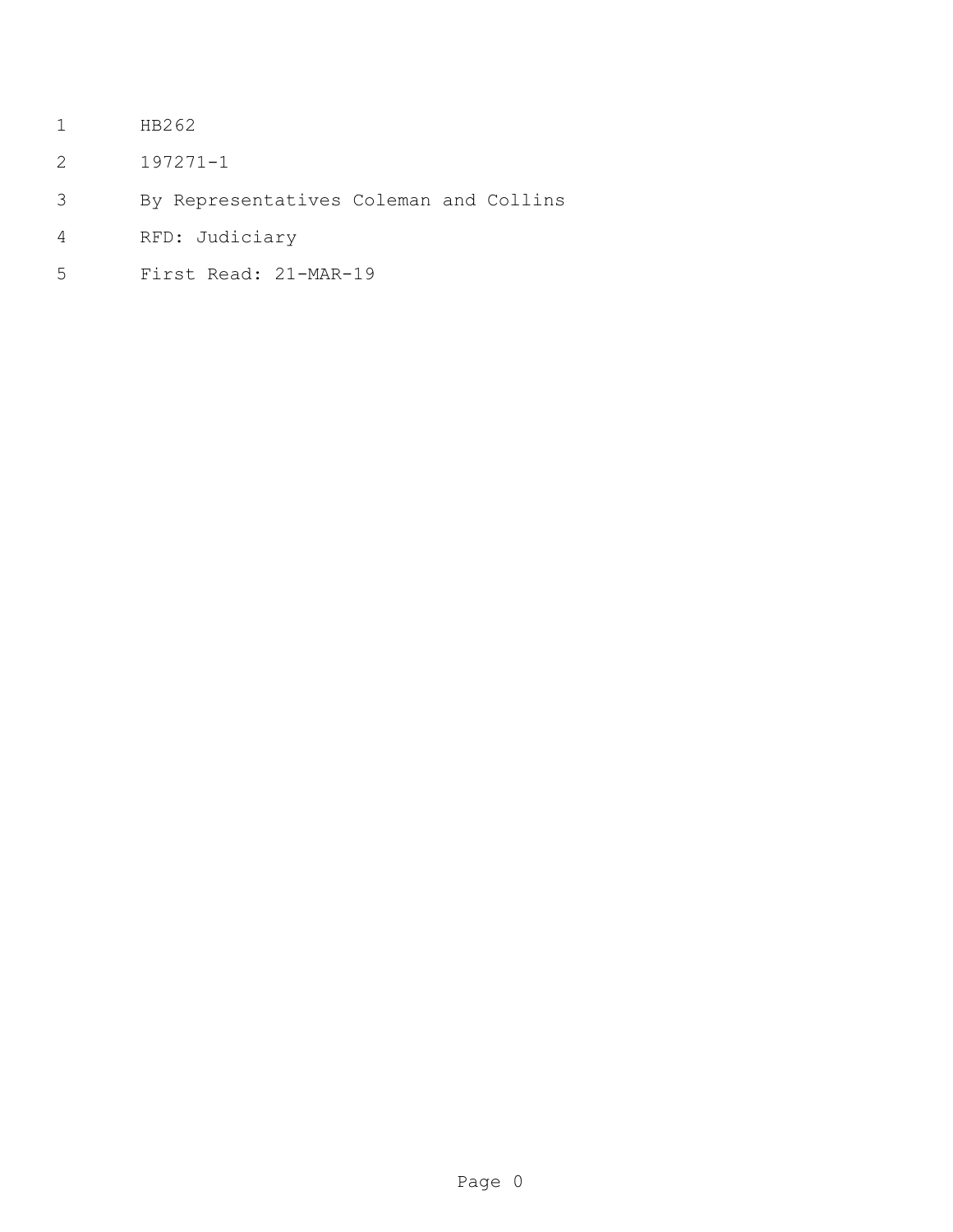| 1            | 197271-1:n:02/22/2019:CNB/ma LSA2019-554                      |
|--------------|---------------------------------------------------------------|
| $\mathbf{2}$ |                                                               |
| 3            |                                                               |
| 4            |                                                               |
| 5            |                                                               |
| 6            |                                                               |
| 7            |                                                               |
| 8            | SYNOPSIS:<br>Under existing law, a photograph of any          |
| 9            | person arrested for the crime of prostitution is              |
| 10           | not a public record and may not be published                  |
| 11           | without a court order.                                        |
| 12           | This bill would allow the disclosure of a                     |
| 13           | certain person's photograph after an arrest for               |
| 14           | prostitution.                                                 |
| 15           |                                                               |
| 16           | A BILL                                                        |
| 17           | TO BE ENTITLED                                                |
| 18           | AN ACT                                                        |
| 19           |                                                               |
| 20           | Relating to prostitution; to amend Section                    |
| 21           | 13A-6-183, Code of Alabama 1975, to allow the disclosure of a |
| 22           | certain person's photograph after an arrest for prostitution. |
| 23           | BE IT ENACTED BY THE LEGISLATURE OF ALABAMA:                  |
| 24           | Section 1. Section 13A-6-183, Code of Alabama 1975,           |
| 25           | is amended to read as follows:                                |
| 26           | $"$ \$13A-6-183.                                              |